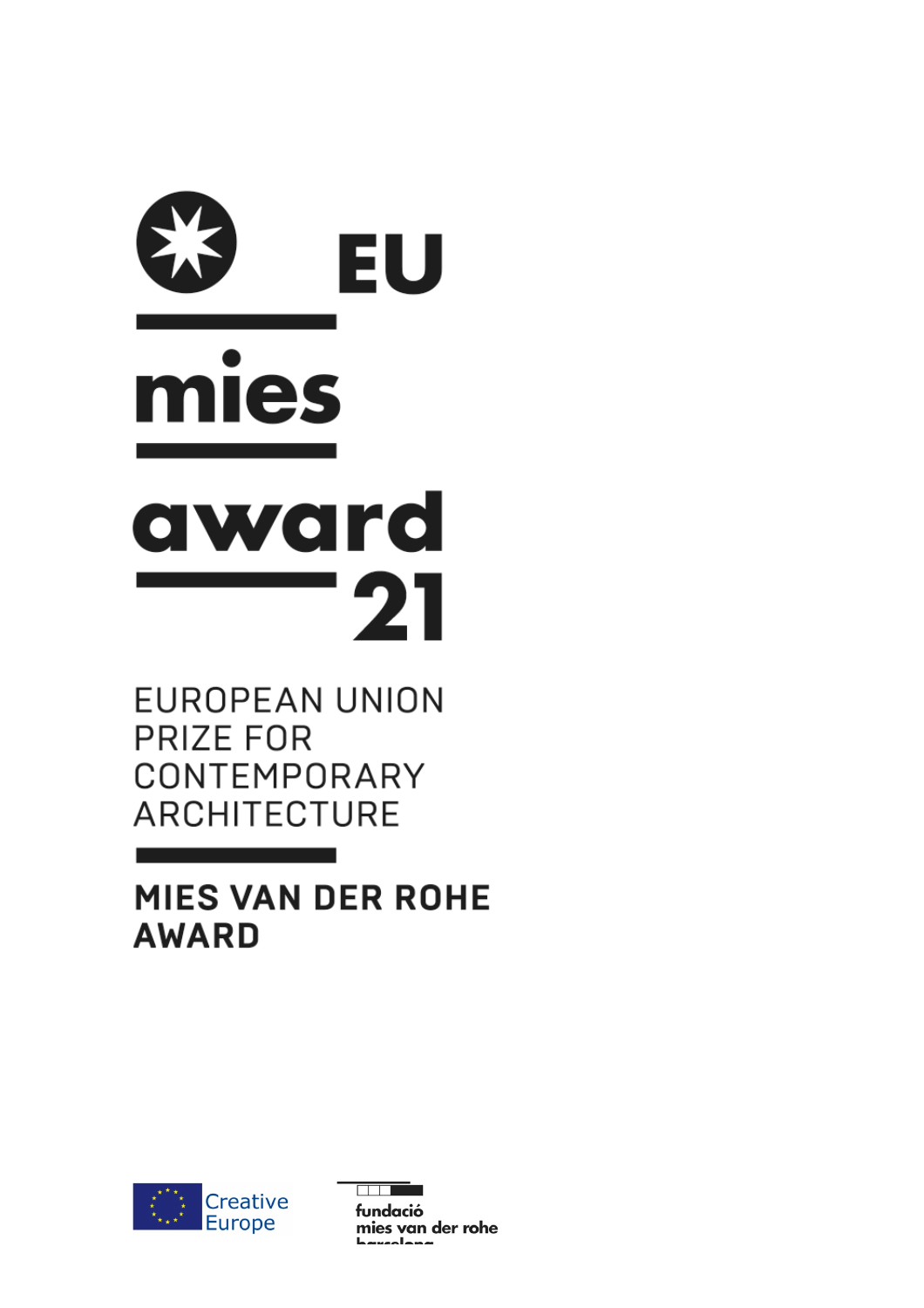### **Contents**

**Fundació Mies van der Rohe The Pavilion The Prize Organisation Role of the Nominators Criteria for the Proposal of Works General Information Proposal Procedure**

# For more information, please contact

**Ivan Blasi, EUMiesAward Coordinator Jordi García, EUMiesAward Secretary** Fundació Mies van der Rohe Provença 318, pral. 2 08037 Barcelona e-mail: award@miesbcn.com phone: +34 932 151 011 www.eumiesaward.com



**Film Co** fundació mies van der rohe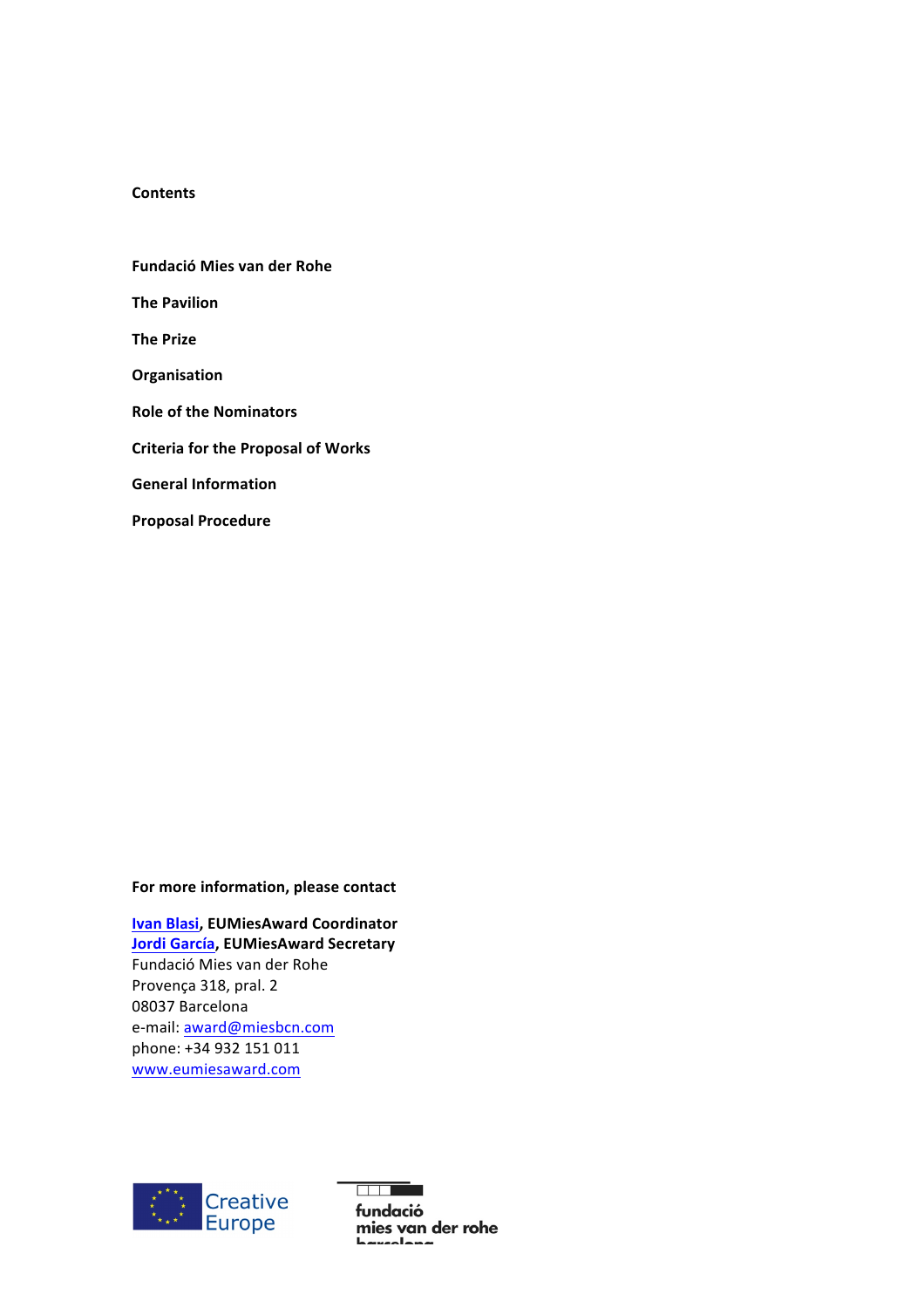#### **Fundació Mies van der Rohe**

Fundació Mies van der Rohe is a platform whose core mission is to inspire through architecture. It encourages and sponsors activities related to good architecture on the basis of the values represented by Ludwig Mies van der Rohe, advocating its role as a strategic thrust for the improvement of our cities – the quality of life of our people and their cultural enrichment.

#### **The Pavilion**

The Foundation has also been a driving force behind the Pavilion, originally built by Mies van der Rohe himself in Barcelona for the 1929 International Exposition, a veritable living icon of global significance, regarded as one of the four canonical works of modern architecture. This symbol has become an obligatory destination for architects from around the world and all those who appreciate rigour and quality. The programme of interventions in the Pavilion has created a highly valuable space for cultural exchanges, research, opportunities and international visibility for emerging architectural and artistic talents.

#### **The Prize**

The Foundation has organised the prestigious "European Union Prize for Contemporary Architecture – Mies van der Rohe Award" with the support of the European Commission since 1988. It allows a unique insight into the evolution of architecture in Europe over the past 32 years. The cultural management of contemporary architecture heritage is promoted through the organisation of exhibitions, conferences, seminars, debates and publications. This has allowed the organisation of platforms that have created opportunities for those involved in the world of architecture (clients, investors, governments, institutions, users and professionals).



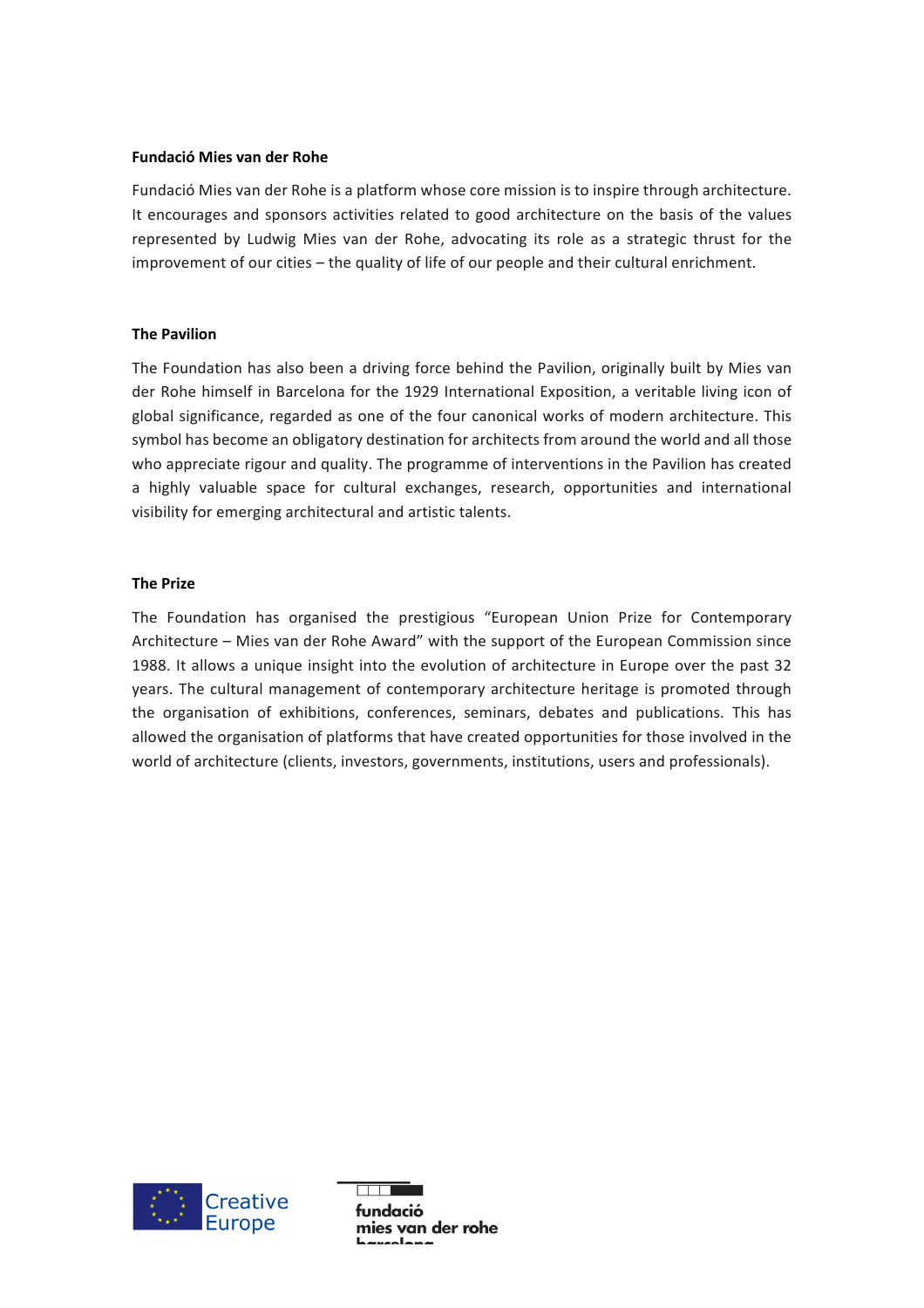#### **Mies van der Rohe Award for European Architecture 1988-1998**

1988 **Banco Borges e Irmão**, Vila do Conde Álvaro Siza

- 1990 New Stansted Airport Terminal, London Norman Foster / Norman Foster & Partners
- **1992 Municipal Sports Stadium**, Badalona Esteve Bonell and Francesc Rius
- 1994 **Waterloo International Terminal**, London Nicholas Grimshaw / Nicholas Grimshaw & Partners
- **1996 French National Library**, Paris Dominique Perrault Architecture / Dominique Perrault
- **1998 Kunsthaus Bregenz**, Bregenz Peter Zumthor

#### European Union Prize for Contemporary Architecture–Mies van der Rohe Award 2001–2017

- 2001 **Kursaal**, San Sebastián Donostia Rafael Moneo
- 2003 Car Park and Terminus Hoenheim North, Strasbourg Zaha Hadid Architects / Zaha Hadid
- **2005 Netherlands Embassy in Berlin**, Berlin OMA / Rem Koolhas & Ellen van Loon
- 2007 **MUSAC** Contemporary Art Museum of Castilla y León, Leon Mansilla+Tuñón Arquitectos / Luis M. Mansilla & Emilio Tuñón
- **2009 Norwegian National Opera & Ballet**, Oslo SNØHETTA / Kjetil Trædal Thorsen, Tarald Lundevall & Craig Dykers

# 2011 **Neues Museum**, Berlin,

David Chipperfield Architects in collaboration with Julian Harrap

- 2013 Harpa Reykjavik Concert Hall & Conference Centre, Reykjavik Henning Larsen Architects / Peer Teglgaard Jeppesen & Osbjørn Jacobsen; Studio Olafur Eliasson / Olafur Eliasson Batteríid architects / Sigurður Einarsson
- **2015 Philharmonic Hall**, Szczecin Barozzi/Veiga / Fabrizio Barozzi & Alberto Veiga

#### 2017 DeFlat Kleiburg, Amsterdam NL Architects / Pieter Bannenberg, Kamiel Klaasse, Walter van Dijk XVW architectuur / Xander Vermeulen

**2019 Transformation of 530 dwellings - Grand Parc Bordeaux**, Bordeaux Lacaton & Vassal architects / Anne Lacaton, Jean Philippe Vassal Frédéric Druot Architecture / Frederic Druot Christophe Hutin Architecture / Christophe Hutin



 $\overline{\phantom{0}}$  . The state of  $\overline{\phantom{0}}$ fundació mies van der rohe ممتمامستم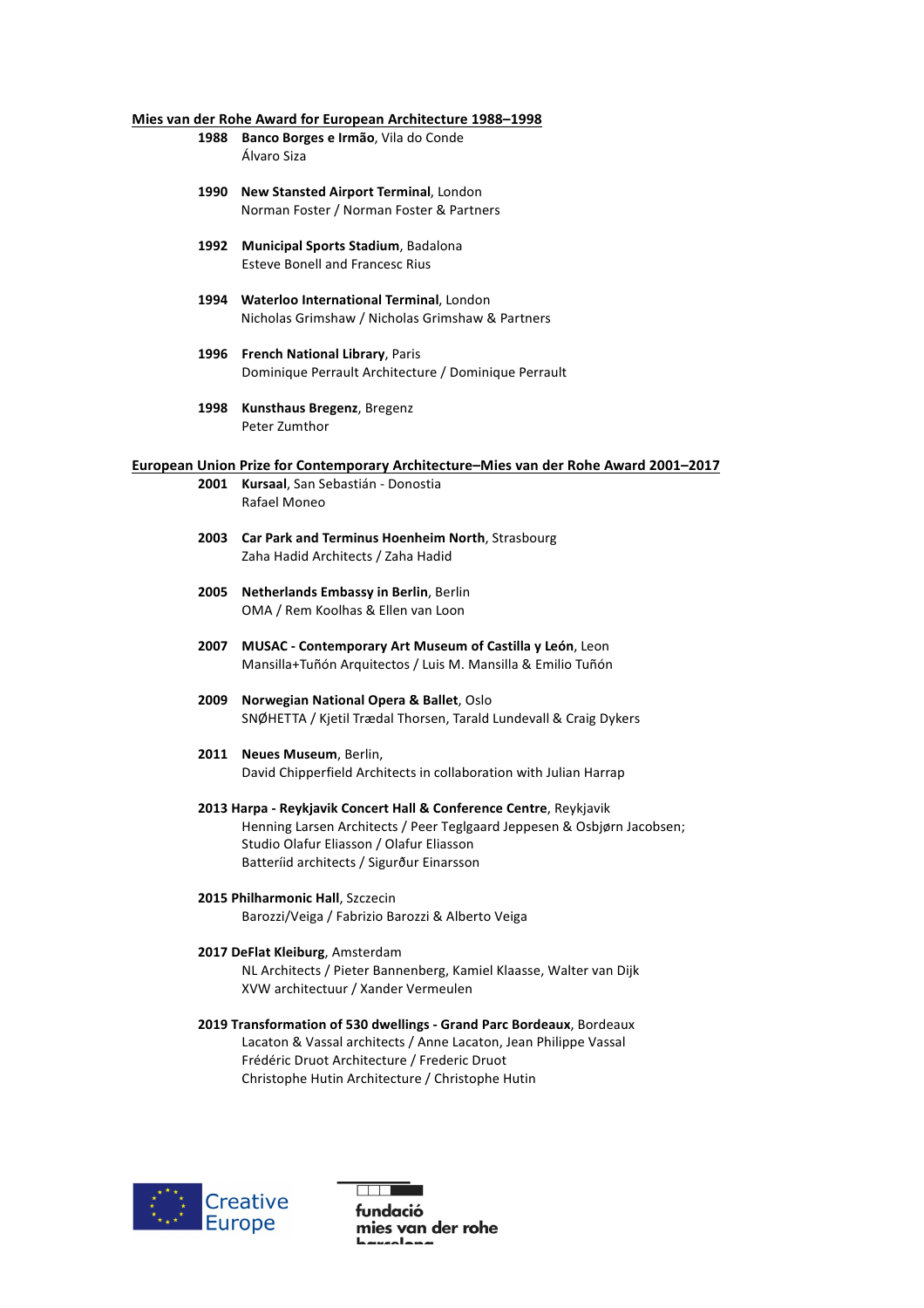#### **Emerging Architect Winner 2001–2017**

- 2001 **Kaufmann Holz AG Distribution Centre**, Bobingen Florian Nagler Architekten / Florian Nagler
- **2003 Scharnhauser Park Town Hall**, Ostfildren J. Mayer H. / Jürgen Mayer H.
- 2005 **BasketBar**, Utrecht NL Architects / Kamiel Klaasse, Mark Linnemann, Walter van Dijk & Pieter Bannenberg
- **2007 Faculty of Mathematics**, Ljubljiana bevk perović arhitekti / Matija Bevk & Vasa J. Perović
- **2009 Gymnasium 46° 09' N / 16° 50' E**, Koprivnica STUDIO UP / Lea Pelivan & Toma Plejić
- 2011 **Collage House**, Girona bosch capdeferro arquitectures / Ramon Bosch & Bet Capdeferro
- 2013 Red Bull Music Academy / Nave De Música Matadero Madrid, Madrid Langarita-Navarro Arquitectos / María Langarita & Víctor Navarro
- **2015 Luz House, Cilleros**

Arquitectura-G / Aitor Fuentes, Jonathan Arnabat, Igor Urdampilleta & Jordi Ayala

#### **2017 NAVEZ - 5 social units as Northern entrance of Brussels**

MSA / Jean-Marc Simon, Alain Simon, Benoit Moritz, Julien Deloffre V+ / Thierry Decuypere

**2019 E26 (school refectory)** BAST

Creative<br>Europe

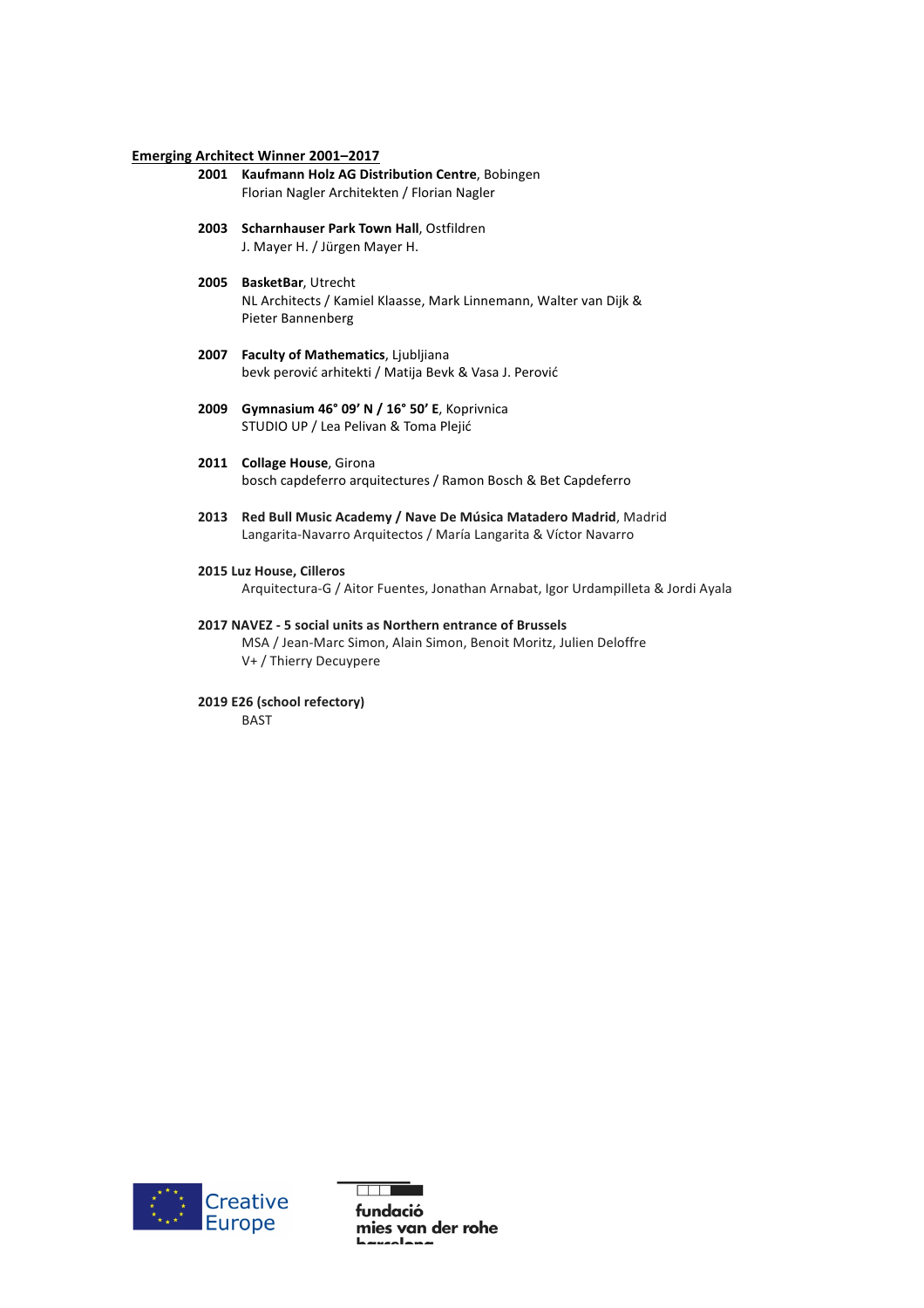# **Organisation**

For each biennial edition, the nominated works, which must be **completed within the previous** two years, are put forward by a group of independent experts, European national architects' Associations (+ Tunisia) and the Advisory Committee. In recognition of their conceptual, technical and constructional qualities, the Jury selects two works: one that receives the Prize and the other, the Emerging Architect Prize.

In addition to the two Prizes, the Jury makes a selection of shortlisted works to be published and included in a travelling exhibition. This broad selection allows each edition of the Prize to take on the role of a biennial anthology that documents the evolution of European architecture, as well as provides an important archive that includes photographs, original drawings, digital material and models.



Archive including 3,618 works since 1988



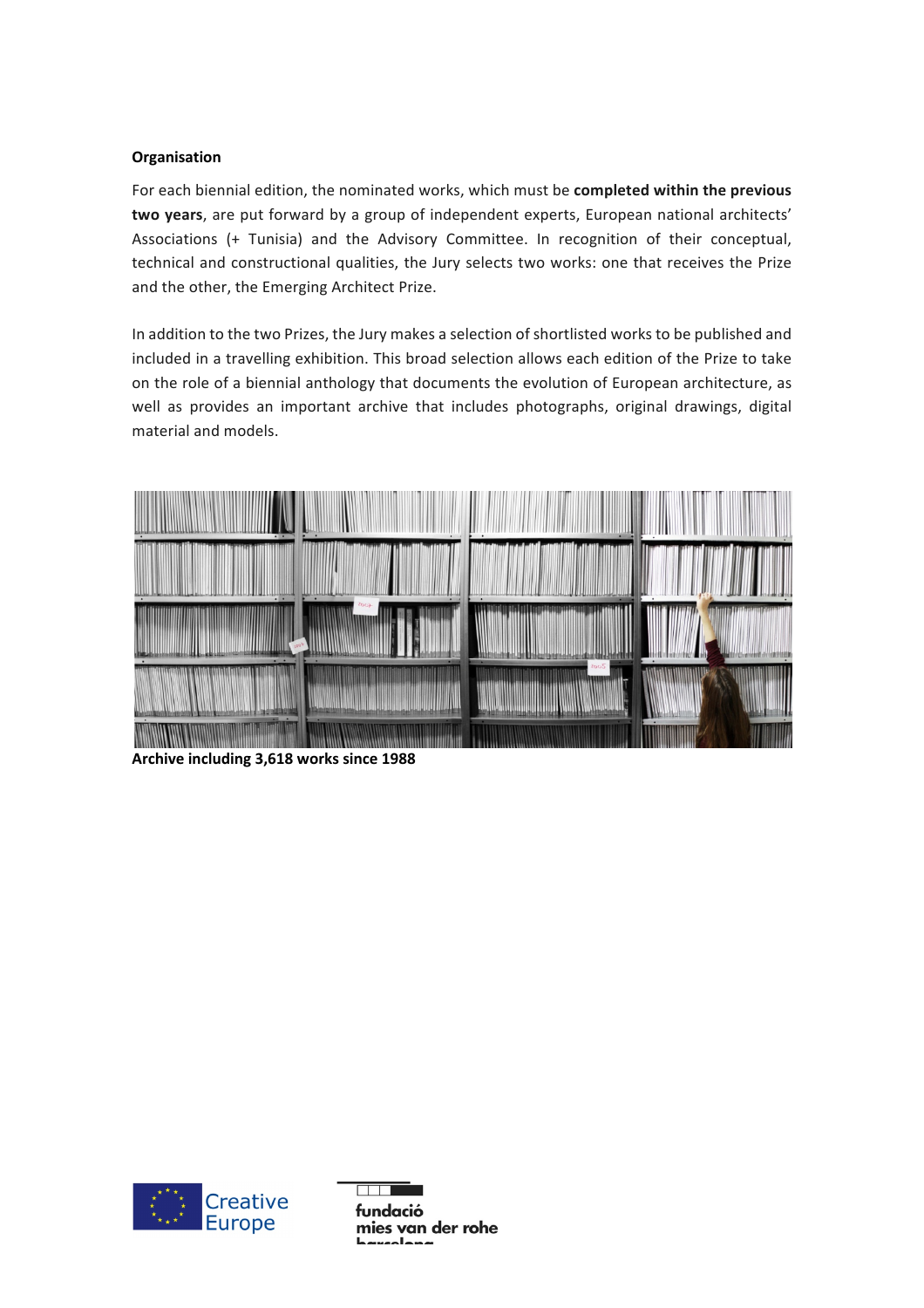# **Role of the Nominators**

As a general explanation for the proposal of works, we would like to draw your attention to Article 5 of the Rules for the Prize:

5. For the purpose of the selection of candidates, the following procedure will be followed:

5.1. The European national architects' associations (+ Tunisia) will be invited to propose works by their members built in their own countries as well as transnational commissions that comply with either of the following conditions:

5.1.1. Works by European authors (architects who are legally established in one of the participating countries, as nationals or residents) from other countries built in the country of the architectural association.

5.1.2. Works by their own members constructed in other European countries.

The European national architects' associations may submit a maximum of five (5) proposals, except for France, Germany, Italy, Poland, Spain, Ukraine and the United Kingdom, each of which may submit a maximum of seven (7) proposals.

5.2. The Fundació Mies van der Rohe, in consultation with the Advisory Committee, will establish a group of independent experts composed of a substantial number of prestigious European specialists, each of whom should propose **a maximum of five (5) works from any** country within the framework of the Prize.

5.3. The Advisory Committee as a group will be invited to propose a list of maximum 20 (twenty) works from all countries within the framework of the Prize. The decision will be made by majority vote of the members of the Advisory committee.

In their proposals, the architectural associations, independent experts and Advisory Committee should take into consideration works of a transnational nature, works by emerging architects and works that further research and implementation of ideas that contribute to the development of sustainable architectural practice.

The nominators may not propose their own works or works by the Jury.

All proposals should be accompanied by comments about the work, and if possible, by documentation.

The definitive list of candidates submitted for consideration by the Jury will consist of the combined proposals of the European national architects' associations, the group of independent experts and the Advisory Committee.



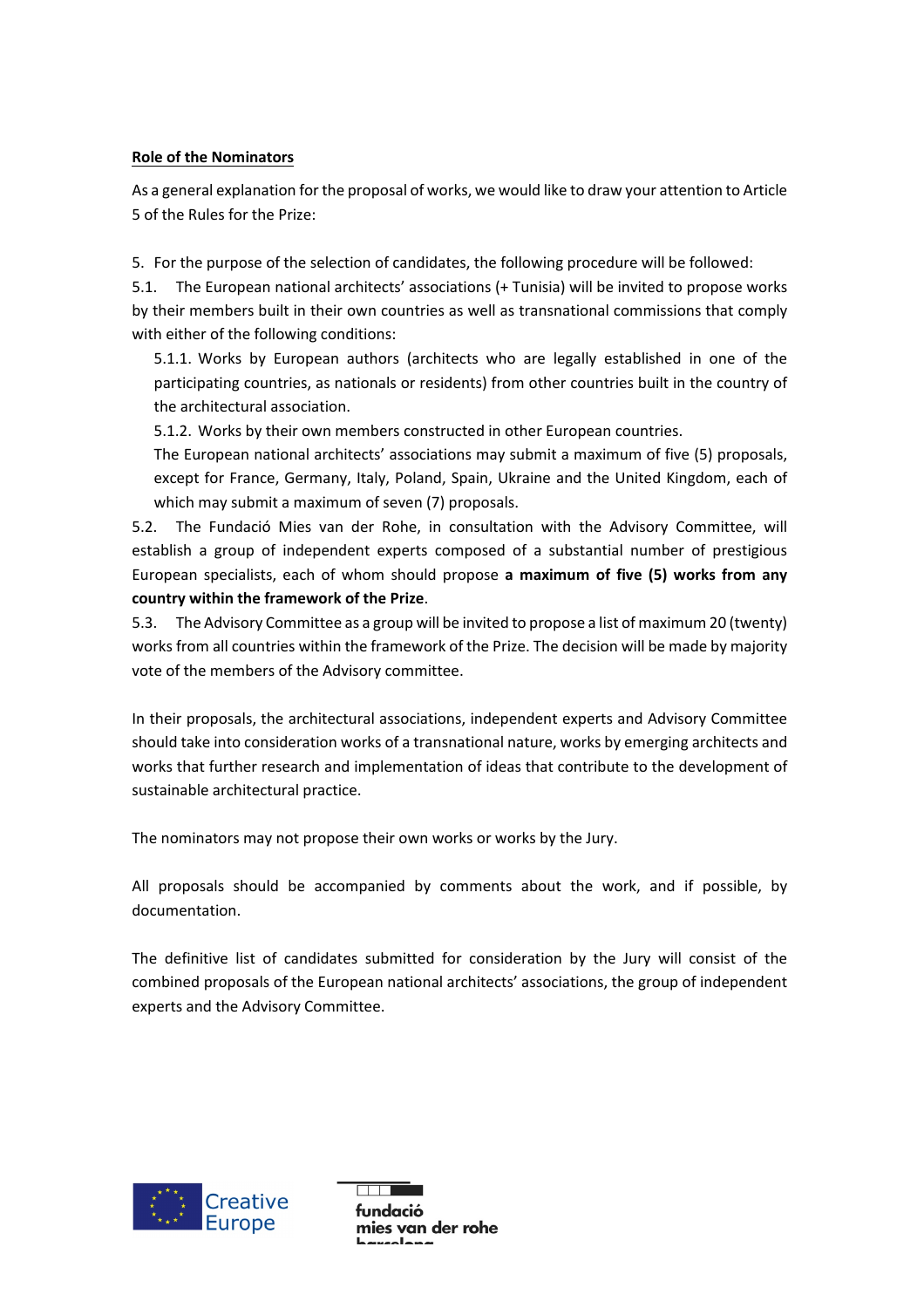# **Criteria for the Proposal of Works**

In making their proposals the nominators should keep in mind certain aspects that characterise the works as set forth in the introduction of the rules:

The Prize highlights the achievements of European architects in the development of new concepts and technologies and provides citizens as well as public institutions with the opportunity to reach a better understanding of the importance of architecture in the construction of sustainable cities and communities where the essential relationship between the quality of life and the quality of the environment is a key priority.

By doing so, the Prize aspires to be a platform for investigation, development and implementation of sustainable architectural practice that will minimise the negative environmental impact of construction as well as promote the social, cultural and economic benefits of sustainable growth.

Europe is composed of an increasing number of common elements. However local traditions, histories, languages, landscapes and urban contexts continue to characterise its rich and composite identity. The Prize seeks to celebrate the diversity of European architectural expression, emphasising architecture's role as both a basis for the interchange of ideas as well as a unifying element that defines a common European culture by fostering transnational commissions; supporting emerging architects as they start out on their careers and the cultivation of responsible clients  $-$  both public and private  $-$  who are committed to building both the European economy and its culture through their commissions.

## **Procedure**

The Prize benefits from the participation of the European national architects' associations  $(+)$ Tunisia), as well as the recommendations of an Advisory Committee composed of some of the most prestigious European cultural entities in the field of architecture.

Nominations for works to be considered for the two Prizes will be put forward by the European national architects' associations (+ Tunisia) and a substantial group of independent experts specialising in contemporary architecture, as well as by the Advisory Committee.

For each biennial edition, the Jury will select a single work from these nominations to be awarded the European Union Prize for Contemporary Architecture – Mies van der Rohe Award and a single work by an emerging architect or team of architects, to be chosen as the Emerging Architect Winner. The works granted the Prizes will reflect the definitions and objectives established in the preceding paragraphs and be distinguished by a combination of qualities such as excellence and authenticity of design; a genuine and innovative character; and high-standard, well-executed and sustainable construction.



fundació mies van der rohe سمماءسس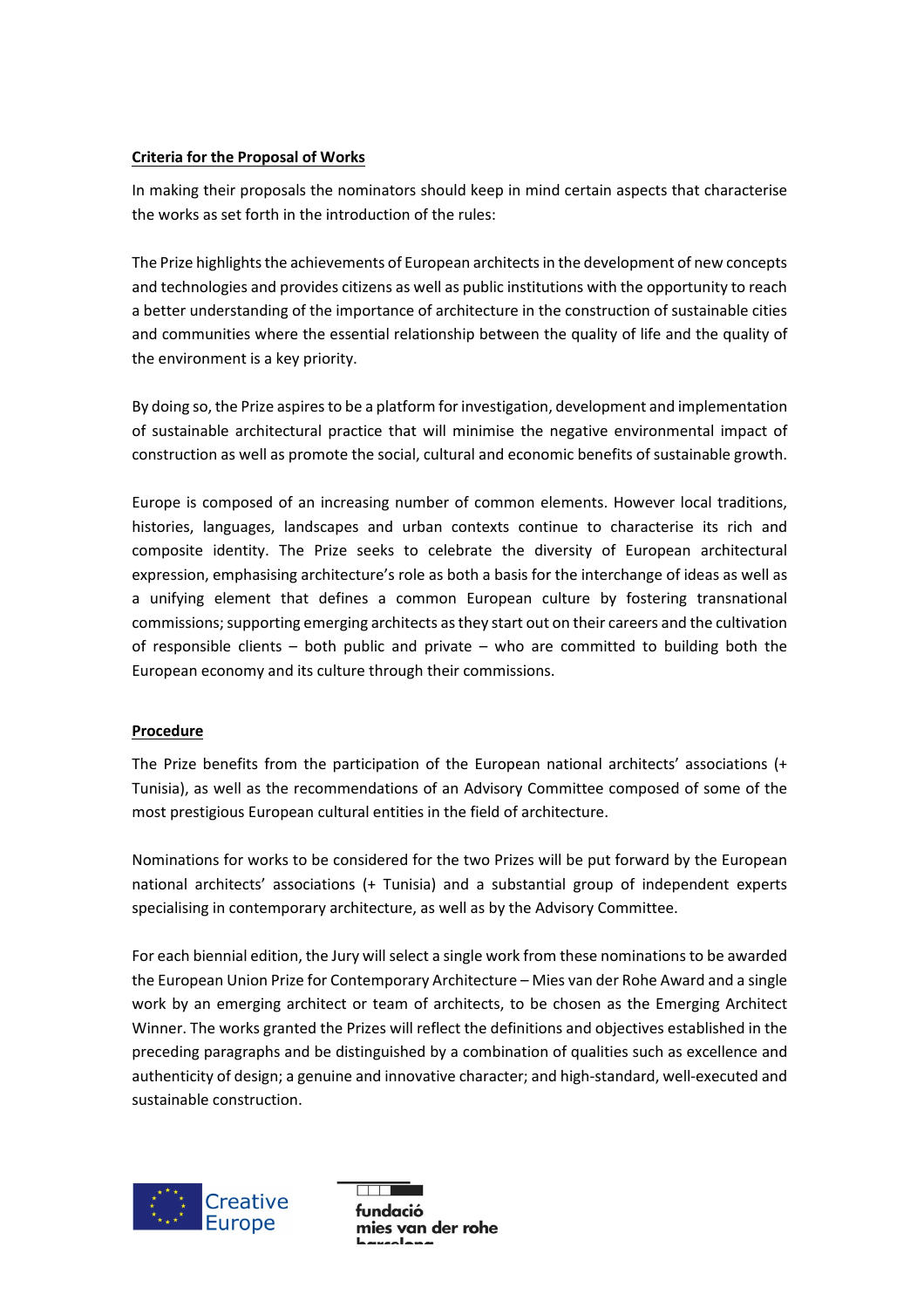The Jury will also make a selection of exemplary works to be published and shown in a travelling exhibition. The works proposed for the prize are not limited by scale or programme and the Jury selection for each biennial edition represents an extensive overview of quality European architectural production with the common denominator being the contribution that these works make to the construction of the European city.

## **General Information**

# **Emerging Architect Winner**

In addition to the work granted the Prize, the Jury also selects a work to be chosen as the Emerging Architect Winner.

It is important to note that there is one single list of proposals for the Jury's consideration – that is, there is not a separate list of candidates for the Prize and a separate list of candidates for the Emerging Architect. As mentioned in the Rules, the criteria for the selection of candidates for both Prizes is the same: "The works awarded the Prizes will be distinguished by a combination of qualities such as excellence and authenticity of design; a genuine and innovative character; and high-standard, well-executed and sustainable construction."

#### **Completion date of works to be proposed**

The works must be completed between: October 1, 2018 and October 1, 2020

## **Location of works**

The proposed works should be constructed in the following countries:

Member states of the European Union: Austria, Belgium, Bulgaria, Croatia, Cyprus, Czech Republic, Denmark, Estonia, Finland, France, Germany, Greece, Hungary, Ireland, Italy, Latvia, Lithuania, Luxembourg, Malta, Netherlands, Poland, Portugal, Romania, Slovakia, Slovenia, Spain, Sweden, United Kingdom:

in addition, the following countries: Albania, Armenia, Bosnia and Herzegovina, Georgia, Iceland, Kosovo, Moldova, Montenegro, North Macedonia, Norway, Serbia, Tunisia and Ukraine.

Overseas Territories (OCT's). It concerns all OCT's mentioned in Annex II of the TFEU:

- Greenland, - New Caledonia and Dependencies, - French Polynesia, - French Southern and Antarctic Territories, - Wallis and Futuna Islands, - Mayotte, - Saint Pierre and Miquelon, - Aruba, - Netherlands Antilles. - Bonaire, - Curaçao, - Saba, - Sint Eustatius, - Sint Maarten, - Anguilla, - Cayman Islands, - Falkland Islands, - South Georgia & South Sandwich Islands,

**Embassies of countries participating in the EU Mies Award, which are built outside the** territories from the previous lists cannot participate.



fundació mies van der rohe <u>havaalana</u>

- Montserrat,
- Pitcairn,
- Saint Helena and Dependencies,
- British Antarctic Territory,
- British Indian Ocean Territory,
- Turks and Caicos Islands,
- British Virgin Islands,
- Bermuda.